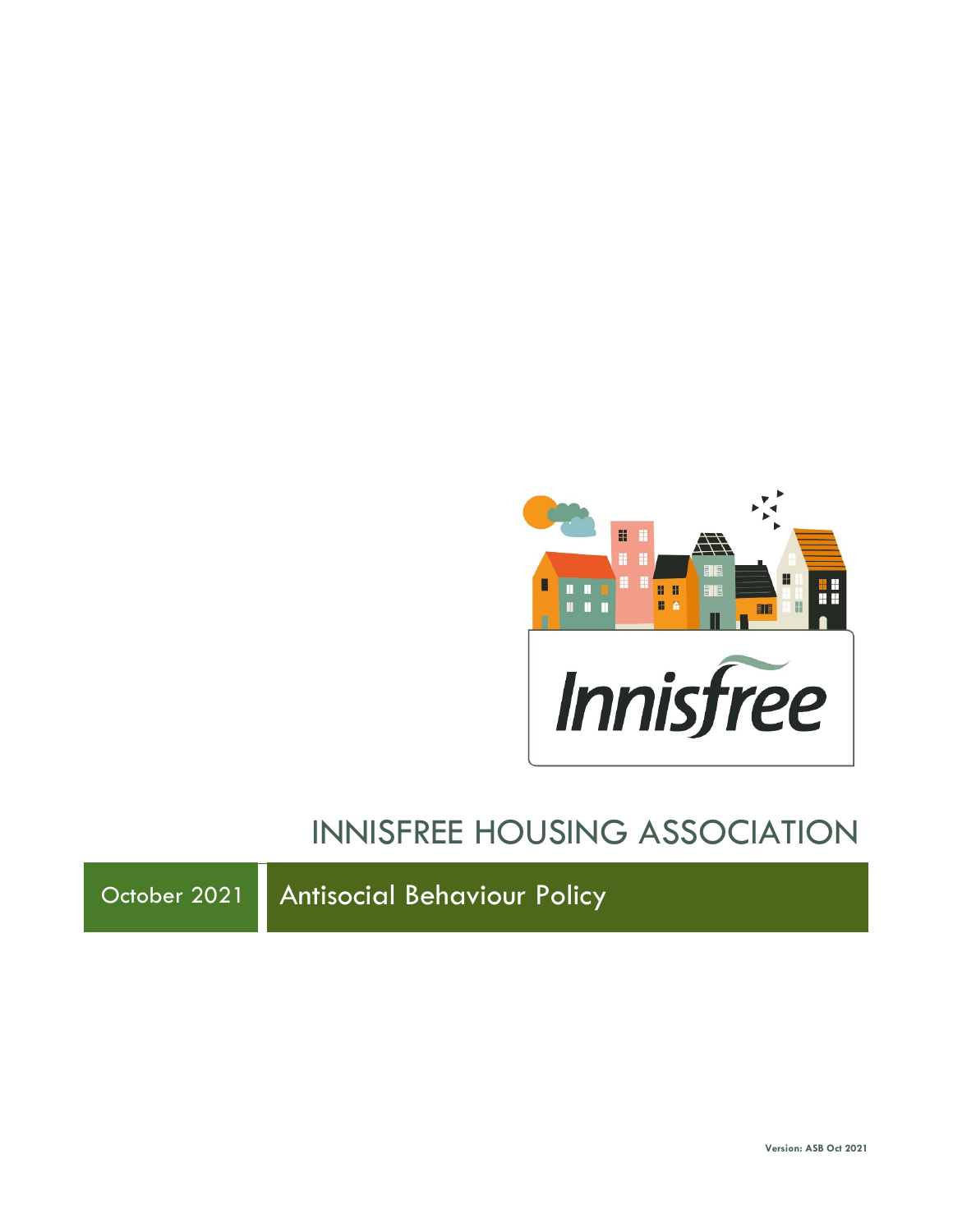### **ANTISOCIAL BEHAVIOUR POLICY**

### **CONTENT**

| 1. Introduction                                                 | Page 2  |
|-----------------------------------------------------------------|---------|
| 2. Our approach                                                 | Page 2  |
| 3. What is antisocial behaviour?                                | Page 3  |
| 4. Policy aims                                                  | Page 4  |
| 5. How to report antisocial behaviour                           | Page 5  |
| 6. What we do when we receive a report of antisocial behaviour? | Page 5  |
| 7. Resident responsibilities                                    | Page 6  |
| 8. Innisfree responsibilities                                   | Page 6  |
| 9. Preventative actions                                         | Page 7  |
| 10. Risk-based approach and investigations                      | Page 8  |
| 11. Our service standards                                       | Page 9  |
| 12. Data sharing                                                | Page 9  |
| 13. Equality, diversity, and inclusion                          | Page 10 |
| 14. Consultation and reviewing this policy                      | Page 10 |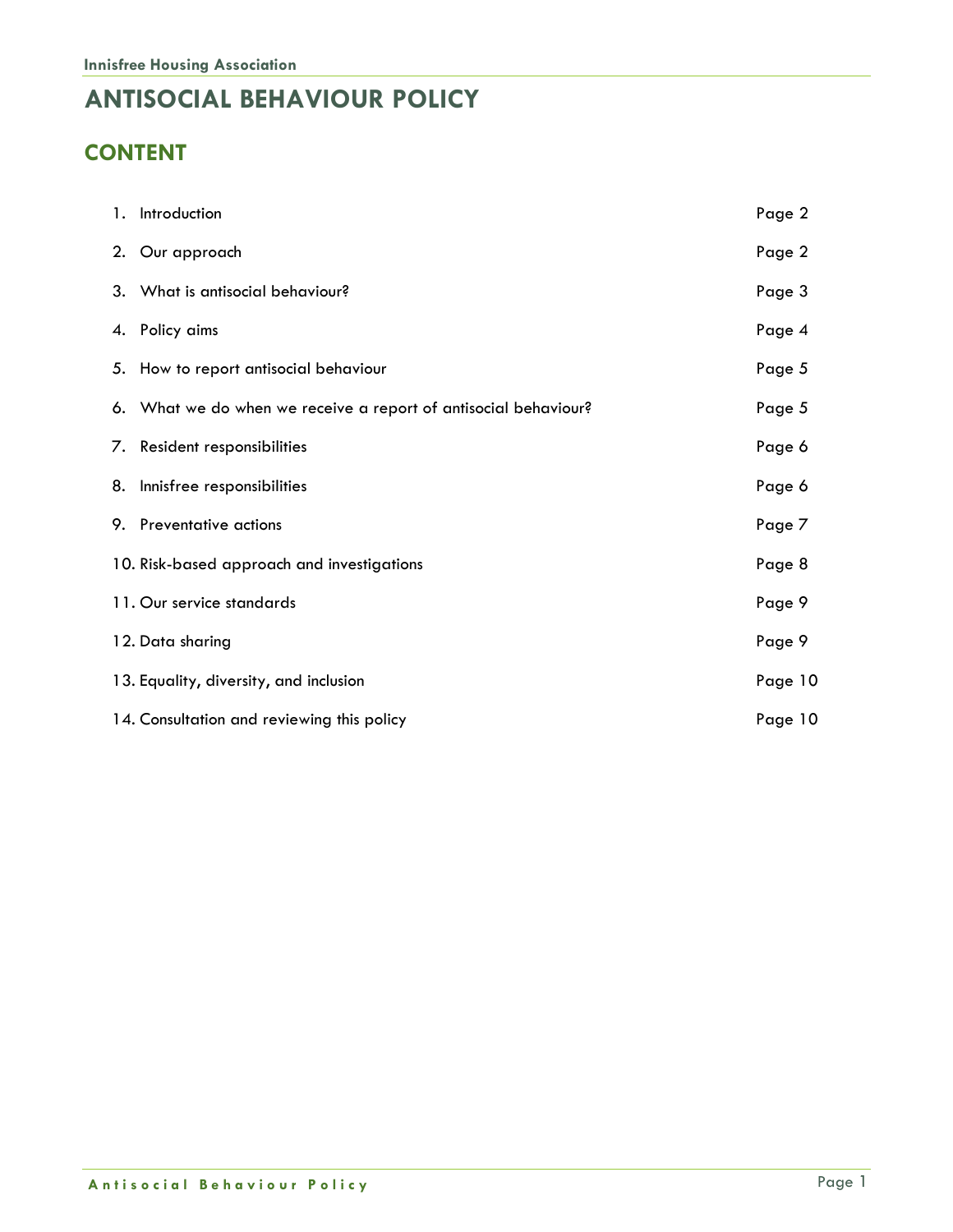## ANTISOCIAL BEHAVIOUR POLICY

### 1. INTRODUCTION

- 1.1. Innisfree Housing Association (Innisfree) is dedicated to creating safe and secure neighbourhoods for our tenants to enjoy their homes without unreasonable interference from others. We do this by taking a proactive and risk-based approach in dealing with the problems that antisocial behaviour (ASB) can cause in and around our properties and neighbourhoods. We understand that ASB affects individual people and wider communities in many ways and can have a detrimental effect on our home and work lives. Innisfree aims to ease ASB through early prevention and finding positive solutions for all people involved. The way we deal with reports of antisocial behaviour is set out in this policy.
- 1.2. Innisfree identifies with the definition of ASB as set out in S2 of the Anti-Social Behaviour, Crime & Policing Act 2014. It states that "anti-social behaviour" means: (a) conduct that has caused, or is likely to cause, harassment, alarm or distress to any person,

(b) conduct capable of causing nuisance or annoyance to a person in relation to that person's occupation of residential premises, or

(c) conduct capable of causing housing-related nuisance or annoyance to any person.

#### 2. OUR APPROACH

- 2.1 Antisocial behaviour can affect tenants, family members and the community in a number of ways. Innisfree is dedicated to supporting tenants and agencies to tackle ASB in a proactive and risk-based approach – we promote communication, neighbourhood engagement and early intervention.
- 2.2 Innisfree works within the guidelines of current legislation and aims to achieve best practice within the housing sector. We take into account recent relevant legislation such as the Anti-Social Behaviour, Crime and Policing Act 2014
- 2.3 Innisfree will consider the impact that antisocial behaviour is having on the victims, witnesses and the community and aim to take proportional response to ASB.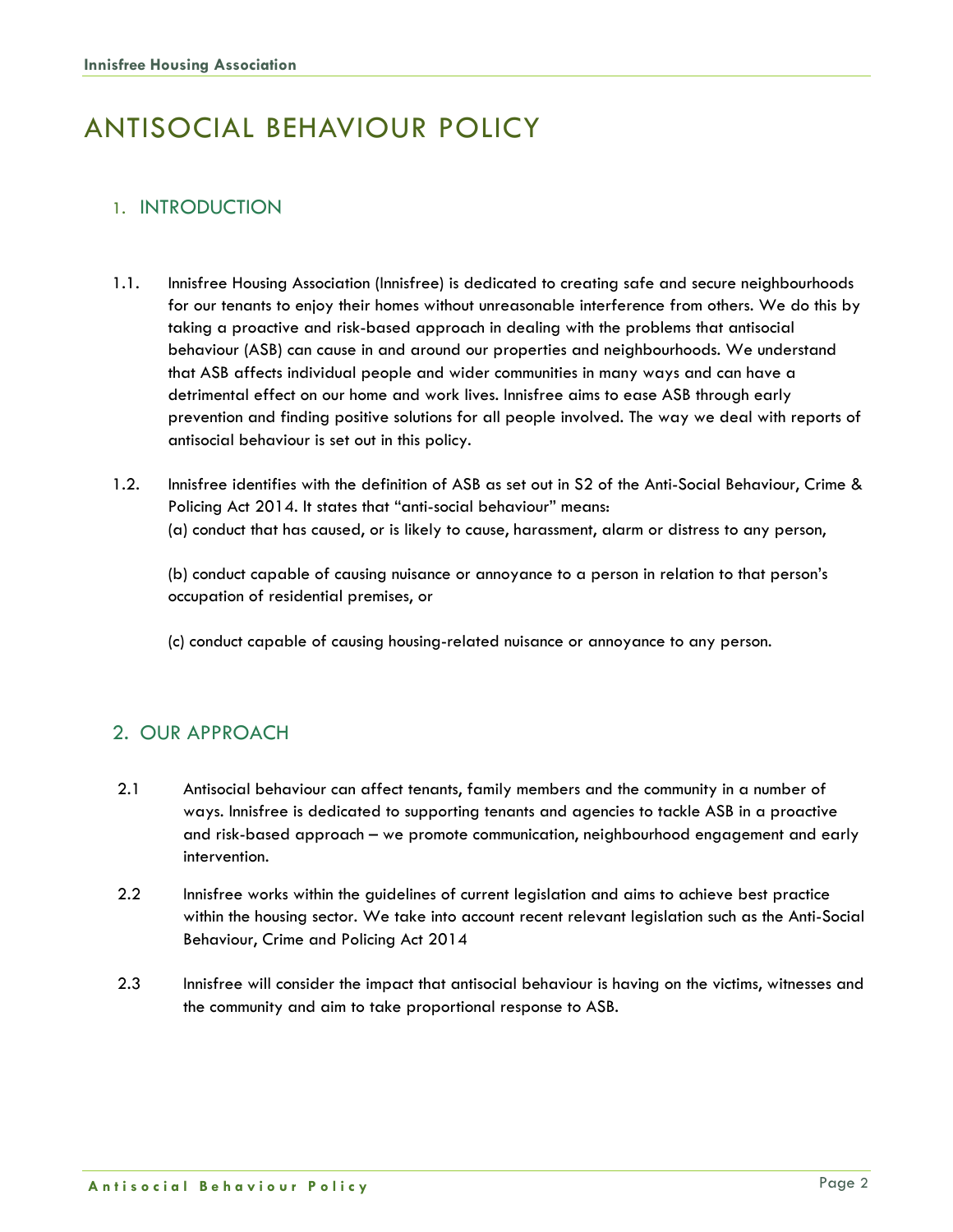- 2.4 Innisfree believes that everyone has the right to enjoy a quiet and secure home environment without fear of intimidation or antisocial behaviour. We also believe that there must be tolerance and respect for the needs and beliefs of others regardless of their ethnicity, faith, age, gender, sexuality or their physical/mental health or disability. We believe that everyone has the right to their own chosen lifestyle as long as this does not negatively impact others quality of life.
- 2.5 This policy is designed to provide a framework to staff and tenants to help prevent ASB, utilise early intervention, and where necessary offer a toolkit of further enforcement where the antisocial behaviour needs further action.

#### 3. WHAT IS ANTISOCIAL BEHAVIOUR?

- 3.1 Antisocial behaviour can be shown in many ways, but may include the following:
	- **Physical violence or threats of violence** by a tenant, their family or visitors to the home
	- **Domestic abuse** committed by the tenant, their family or visitors to the home
	- **Harassment and intimidating behaviour** including verbal abuse, hate crimes such as racial, homophobic, and sexist behaviour, in line with our Hate Crime Policy.
	- **Convictions for serious criminal activity** committed in the local area against neighbours or a staff member of Innisfree
	- **Substance misuse,** cultivating, dealing or usage of illegal substances in the property or local area
	- **Use of offensive weapons** such as firearms, replica guns, or anything made or adapted to be used as a weapon
	- **Noise nuisance,** repeated and prolonged noise that is above lifestyle level, and that unreasonably interferes with others quiet enjoyment of their homes and neighbourhood
	- **Loitering or misuse of communal areas** or public spaces, i.e., gathering in large groups that result in the harassment of tenants either through antisocial behaviour, or by creating an intimidating atmosphere.
	- **Prostitution, sexual offences, or kerb crawling** in the property or the local area
	- **Nuisance from vehicles** e.g. joyriding, drag racing, loud music, excessive noise, and nuisance vehicle repairs from tenants, their family, or visitors to the local area
	- **Environmental antisocial behaviour** such as fly-tipping, graffiti, overgrown gardens, and abandoned vehicles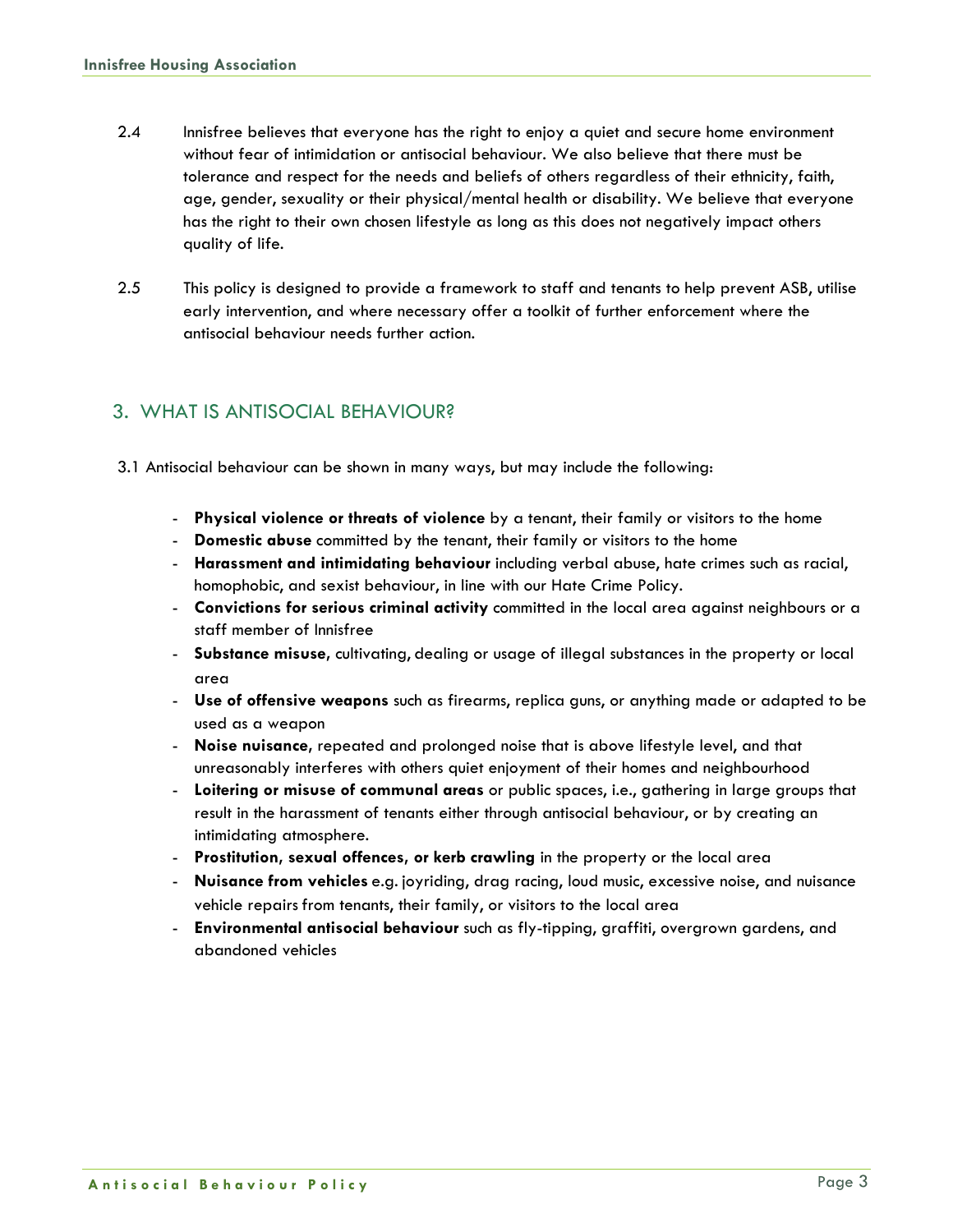- 3.2 Types of behaviour that will not be investigated as antisocial include:
	- **Noise from everyday living** such as opening and closing of doors or using stairs
	- **Noise or disturbance from children** playing or babies crying
	- **Smells from cooking**
	- **Occasional social events in the home**, providing they do not cause a continuous disturbance
	- **Minor personal conflict** such as 'dirty looks', personal dislikes, personal relationship breakdowns, or children falling out with each other
	- **Placing rubbish outside on the incorrect day for collection**
	- **Parking in the wrong parking** space or parking incorrectly
	- **Disagreement over the use of communal spaces**
- 3.3 Disagreements between neighbours where there is no breach of tenancy lease or licence will generally not be considered an antisocial behaviour case. However, we may support tenants in this situation by offering mediation and other support to help resolve these issues amicably.
- 3.4 We will investigate all concerns for antisocial behaviour and endeavour to keep complainants up to date of our investigations. Where we have investigated and determined that the behaviour does not meet the criteria to be dealt with under this policy, the concerns will be investigated as a tenancy matter, outside of the Antisocial Behaviour Policy.
- 3.5 Innisfree make the distinction between the handling of antisocial behaviour and hate crime how we investigate and tackle reports of hate crime, is outlined in our Hate Crime Policy.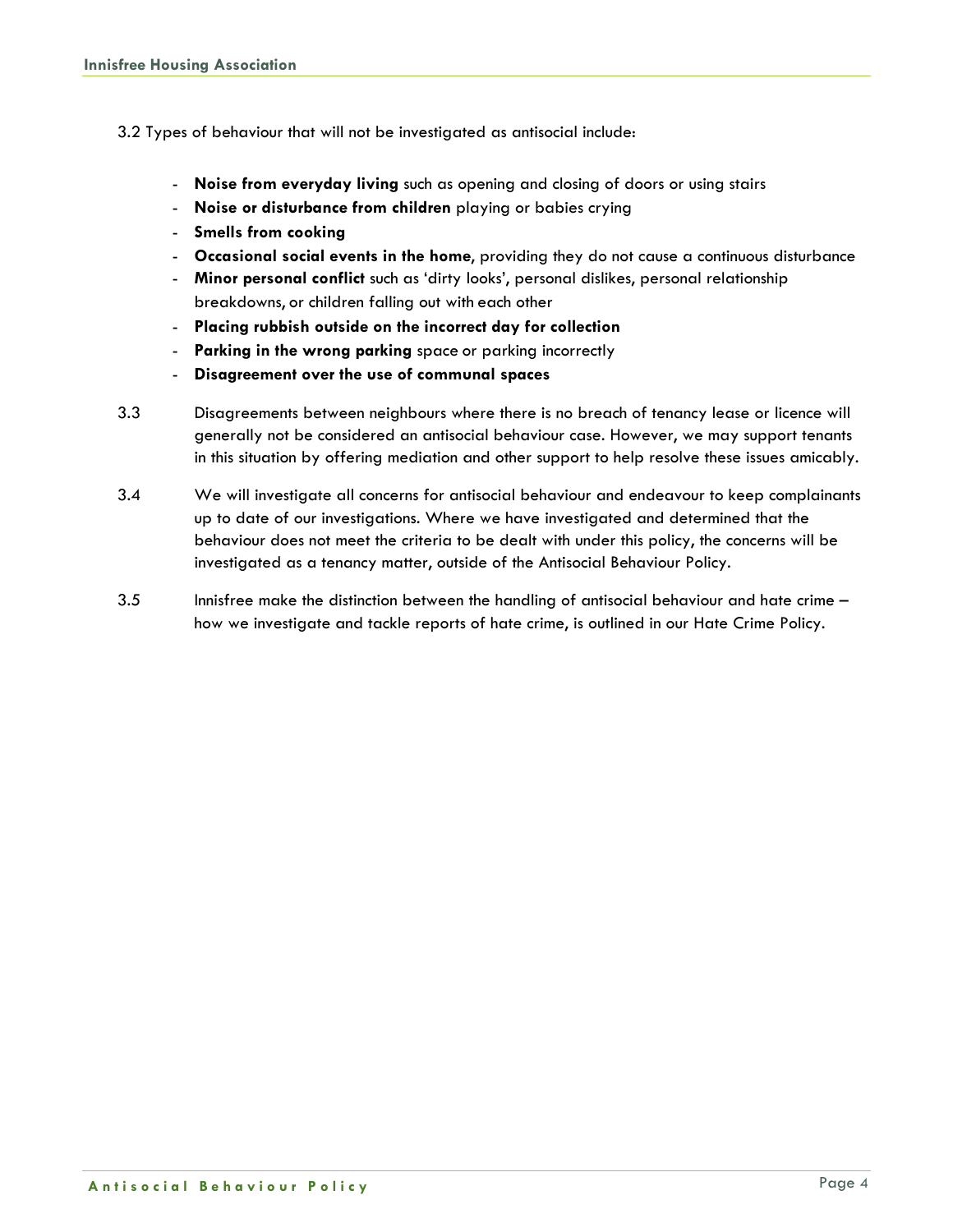#### 4. POLICY AIMS

- 4.1 The aims of the policy are to:
	- Take a holistic approach to preventing and ending antisocial behaviour in our homes and neighbourhoods. We focus on the prevention of ASB and the changing of negative behaviours of those involved.
	- Demonstrate accountability, leadership and commitment
	- Communicate clearly in an open and transparent way with all parties involved.
	- Engage, empower, and reassure our tenants to understand what antisocial behaviour is, their rights in their home, and how to prevent ASB throughout their tenancy.
	- Promote positive behaviour and encourage our tenants to have pride in their home and local areas.
	- Ensure that Innisfree build and maintain strong relationships with external agencies to encourage a positive multi-agency approach towards ASB.
	- Take a risk-based approach towards reports of antisocial behaviour, and employ meaningful early intervention and enforcement, so as to prevent tenants and the wider community from harm.
	- Enable tenants to report concerns for ASB easily, and to keep complainants and perpetrators informed of case developments.
	- Signpost tenants to external agencies for support where necessary and appropriate.
	- Provide support to victims of antisocial behaviour.
	- Provide support and training to staff to enable them to work confidently with tenants, and to provide them with a range of tools for intervention and enforcement.

#### 5. HOW TO REPORT ANTISOCIAL BEHAVIOUR

- 5.1 Tenants that are experiencing or have witnessed antisocial behaviour in their neighbourhood can report their concerns to any member of staff in writing, by email, in person or over the phone.
- 5.2 We offer a supportive and safe environment for people who are suffering antisocial behaviour to report it. At the same time, staff are aware that there is likely to be a different account from the alleged perpetrator and will rely on evidence to make any decisions. We take into account tenants' vulnerabilities in the decision-making process and the action we take.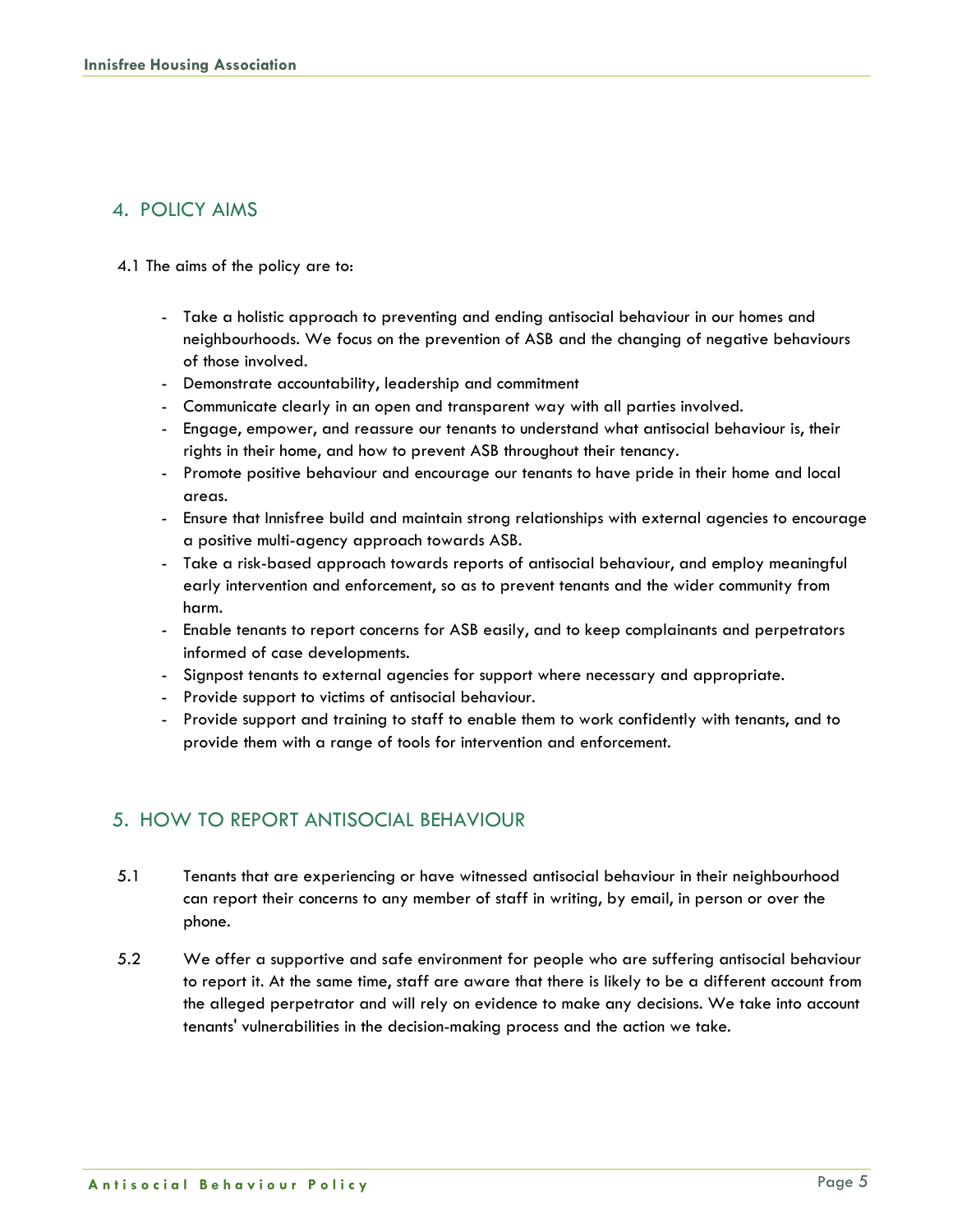#### 6. WHAT WE DO WHEN WE RECEIVE A REPORT OF ANTISOCIAL BEHAVIOUR

- 6.1 We believe that antisocial behaviour and crime is best deterred through well-managed neighbourhoods and early intervention. We feel that keeping our neighbourhoods well maintained and free of fly-tipping, vandalism, and abandoned vehicles, will give tenants a sense of pride in the local area and in turn have a positive reflection on levels of antisocial behaviour. We aim for staff and tenants to work together to take a proactive and shared approach to maintaining our neighbourhoods.
- 6.2 Innisfree focus on preventative action and believe that prompt decision making is necessary to solve issues of ASB quickly and effectively. We feel that prevention and early management of ASB is a shared responsibilities that Innisfree and tenants should both take responsibility for. We will support and encourage tenants to take personal responsibility and promote cooperation and communication between tenants to try and solve ASB concerns directly with their neighbours wherever possible and reasonable.
- 6.3 Mediation is an effective way of resolving neighbour disputes; the process helps neighbours to reach agreements. Mediation is a voluntary process and Innisfree may recommend this to improve communication between two parties. We will not advise mediation to be used if there has been a serious act of violence or criminal act.
- 6.4 In all our work together, Innisfree strives to communicate in a clear, open, transparent and nonjudgmental way to all witnesses, victims and alleged perpetrators involved. In doing so we aim to build on the trust and confidence of our tenants to allow all to easily report concerns for antisocial behaviour.
- 6.5 Innisfree attends regular multi-agency meetings to maintain positive relationships with partnership agencies, to support victims and witnesses of ASB. We work with agencies such as the Police, Social Services, Community Safety Teams, GP's and other health workers, support workers, Probation Services, and Irish specific groups across various sectors. Where possible, we work towards helping perpetrators change their behaviour.
- 6.6 Where the gathering of evidence is necessary, we will support tenants to gather it in a way that will be useful should the antisocial behaviour continue, and enforcement action be considered. Gathering evidence may include the tenant keeping incident logs, recording noise on the Noise App, or engaging with other services such as Police or the Local Authority.
- 6.7 Where the responsibility and power to lead an investigation lies with another service such as Police or the Local Authority, we will support their investigation and take necessary supporting action. We will refer all crime, including threats or acts of violence, to the Police.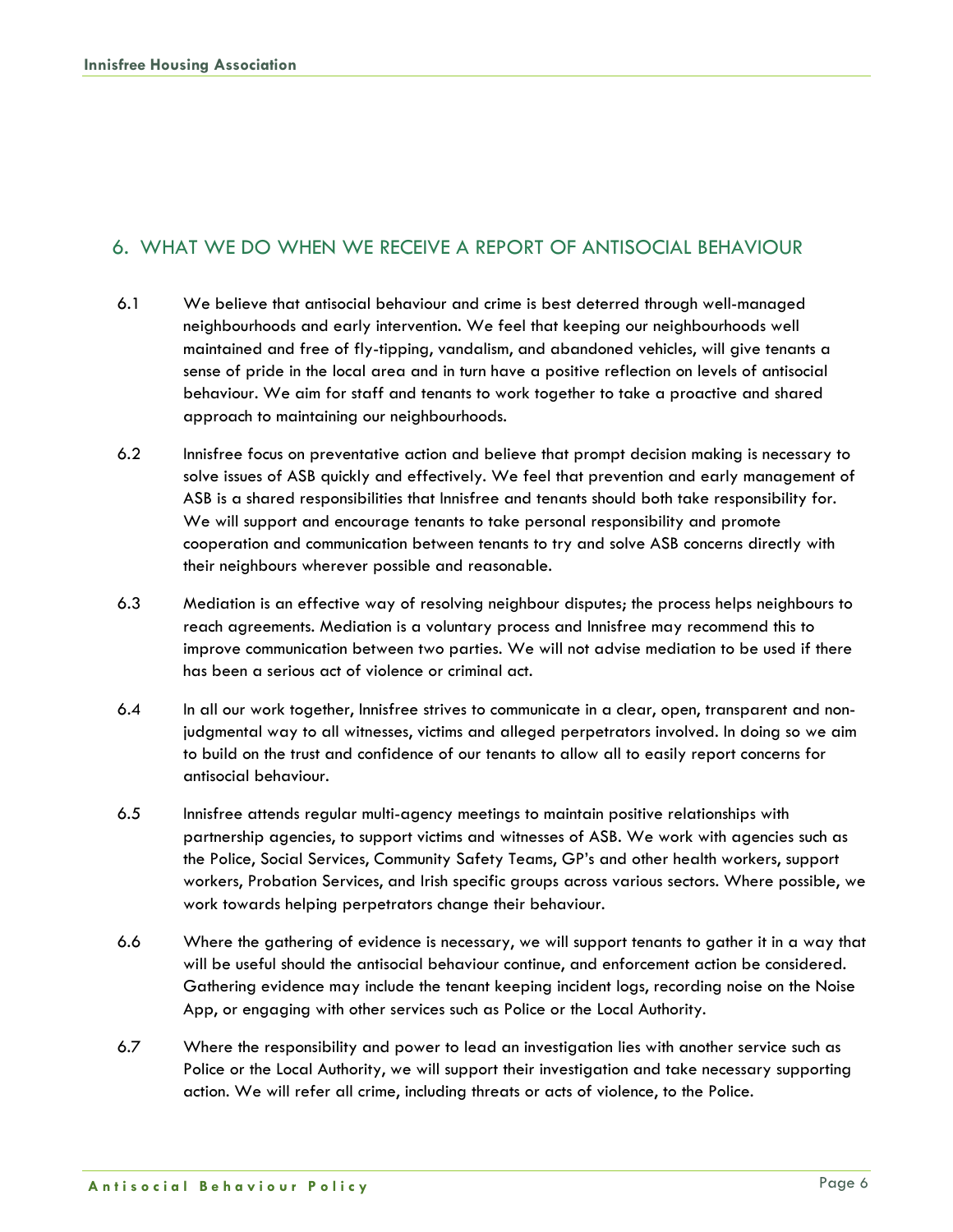#### 7. RESIDENT RESPONSIBILITIES

- 7.1 We encourage tenants to take steps to prevent antisocial behaviour by being aware of their surroundings and being socially responsible. We encourage residents to:
	- Be polite and respectful to each other
	- Be mindful of others and consider the impact of their, their family and their visitor's behaviour on those around them
	- Be tolerant of different lifestyles and ways of living
	- Talk to their neighbours if they feel a problem is starting to arise
	- Try to find positive solutions and compromises, and allow reasonable time for neighbours to change their behaviour
	- Report incidents of antisocial behaviour to Innisfree in a timely manner

#### 8. INNISFREE RESPONSIBILITIES

- 8.1 Innisfree understands and acknowledges the diversity our tenants, their families, and the wider community. We work closely with our tenants through home visits and community events to help us understand the different needs of our tenants across the boroughs and communities our homes are in.
- 8.2 All tenants have the right to quiet enjoyment of their homes and neighbourhoods. To promote peaceful living, Innisfree inspire tenants to take pride in their homes and the local community. Innisfree shares the responsibility of tackling antisocial behaviour by working with tenants to understand how best to identify and report ASB concerns.
- 8.3 Innisfree endeavors to stay in contact with witnesses and victims of ASB wherever possible; we will keep them up to date of our proposed actions and support them to keep accurate witness reports.8.4 Innisfree will work with alleged perpetrators to help them change and manage their behaviour; they will normally be given time to change their behaviour before enforcement action takes place.
- 8.5 We will respond proportionately and appropriately to the concerns raised; we will do this through:
	- **Early intervention**
	- **Preventative actions**
	- The use of risk **assessments**
	- **Providing support to witnesses** and victims of ASB
	- **Providing support to perpetrators** where there are vulnerabilities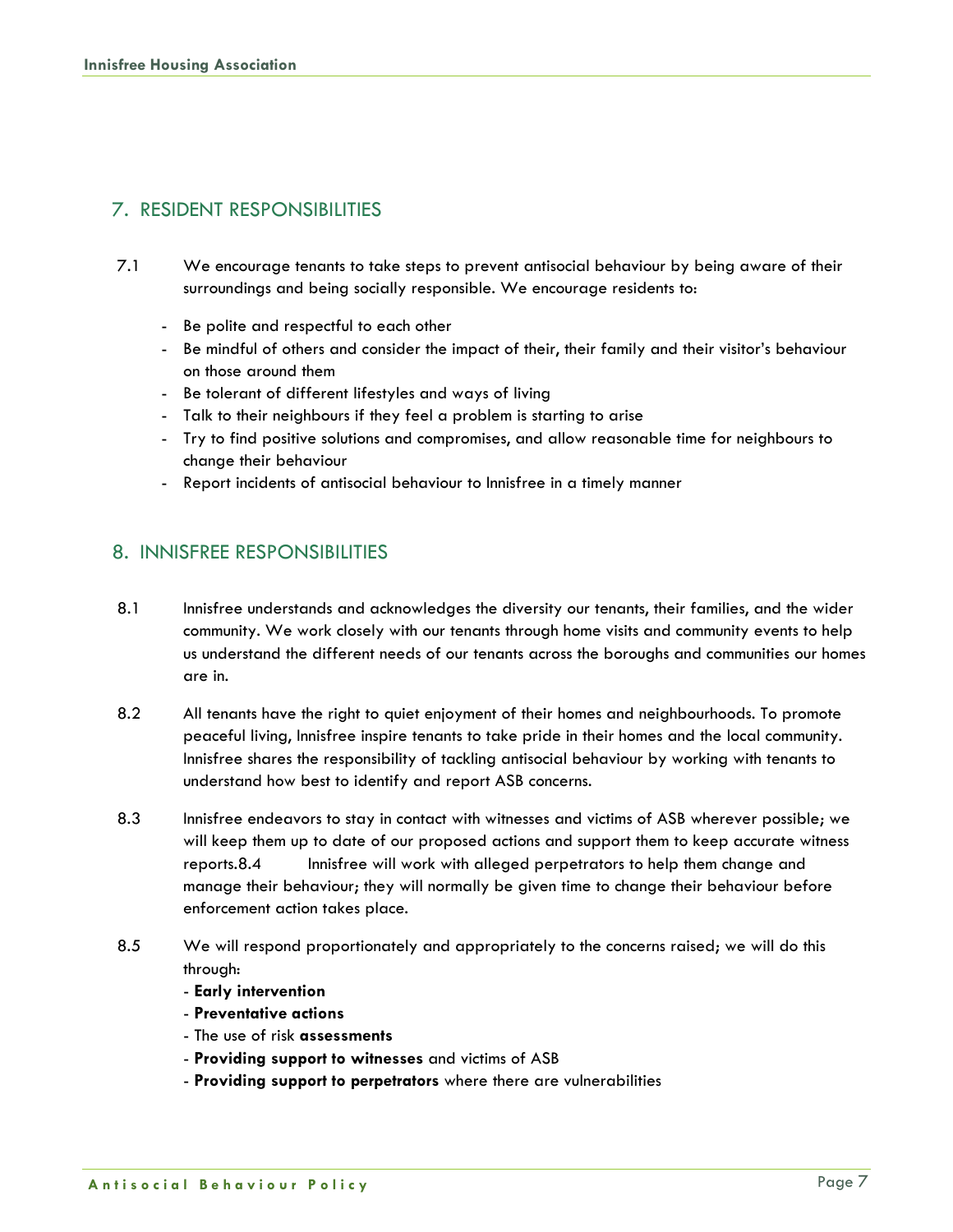- **Taking appropriate legal action** against perpetrators where necessary
- **Supporting third party agencies** to take legal action against perpetrators where necessary

#### 9. PREVENTATIVE ACTIONS

9.1 Innisfree understand that preventing antisocial behaviour can be achieved in a number of ways across our service delivery, including through:

**- Clearly written communication** with tenants that explains our expectations for the way that tenants should behave. This is communicated through our tenancy agreements, good neighbour agreements, house rules (in shared houses), our service leaflets and on our website.

**- Tenancy management;** ensuring that all tenants understand their rights and responsibilities regarding antisocial behaviour.

**- Proactive neighbourhood management**; ensuring that Innisfree understand the varying needs of our tenants throughout the different boroughs. We stay up to date on the different needs of our tenants and the wider communities by undertaking regular home visits and event days.

**- Engaging with multi-agency working** to build and maintain relationships with partner agencies like Social Services, Police, mediation services and the Safer Neighbourhood Teams.

**- Property development;** we will look at ways of designing out crime on our new developments and will make improvements to our existing properties where possible. We will build all new properties to the appropriate standards and will consider the needs of the community when doing so, in line with our Development Strategy.

#### 10. RISK-BASED APPROACH AND INVESTIGATIONS

- 10.1 Innisfree understands that each case needs to be investigated fully, and be risk assessed to ensure that any action taken is both proportionate and appropriate.
- 10.2 When investigating a report of ASB, we will listen actively to all parties involved in a bid to understand how the behaviour is affecting each individual and the community. All parties will be made aware of the lead staff member dealing with the case and how to contact them.
- 10.3 The case will be assessed to consider the severity and persistence of the perpetrators' behaviour and the impact on the witnesses, victims, and community. When assessed, the determined level of risk will establish the most appropriate response in order to protect all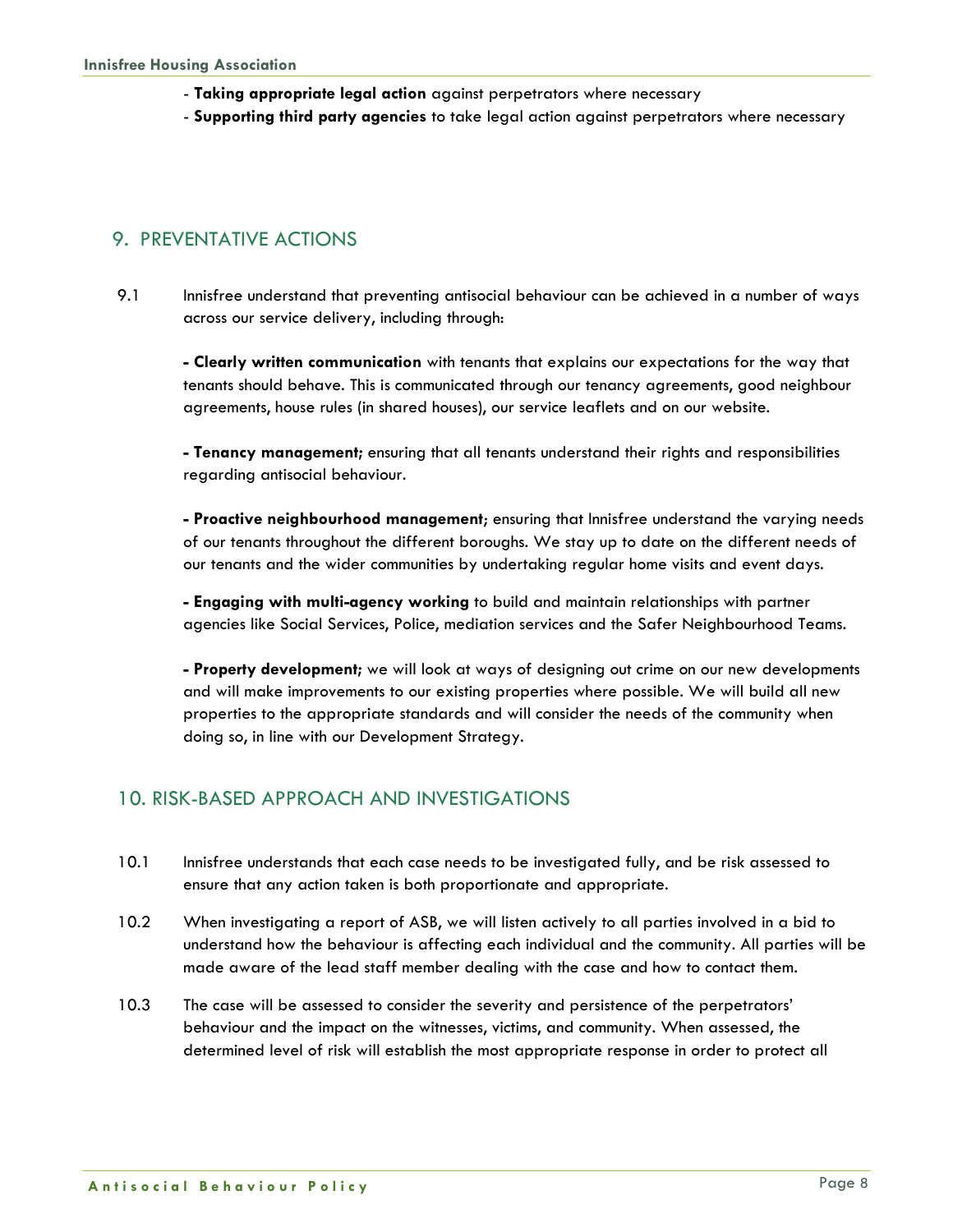parties from further harm. A clear action plan will be agreed upon and the responsibilities and timeframes of this will be shared with all parties.

- 10.4 A member of Innisfree staff will contact the person reporting a case of antisocial behaviour within one working day of the initial report, to discuss the concerns and arrange to complete a risk assessment.
- 10.5 All cases of antisocial behaviour will be reviewed regularly to assess the effectiveness of the actions being taken, and to ensure that the support being provided is in line with Innisfree's policies and procedures.
- 10.6 In cases where the investigation has determined that there is no antisocial behaviour taking place, the concerns raised may be addressed using other forms of tenancy management outside of this Policy. The witness/victims will be made aware of this, and the actions agreed.
- 10.7 Innisfree will support witnesses and victims of antisocial behaviour to report their concerns for ASB and will ensure that they understand the investigative process. We will provide them with a realistic understanding of the actions that can be considered and the timeframes for these actions. Innisfree signpost victims and witnesses to further support where required.
- 10.8 Innisfree will support perpetrators of ASB who are vulnerable by referring them to specialist external agencies where necessary. This may be to help them prevent or manage issues linked to the antisocial behaviour. Where we feel a perpetrator may have a disability or be vulnerable, we will complete a proportionality assessment to determine whether the ASB is a direct result of their disability or vulnerability before considering legal action.
- 10.9 Legal action may be taken against perpetrators if all reasonable attempts of intervention have been attempted and there has been no clear change in behaviour. Innisfree believe that eviction is the last action to be pursued but will be considered where other legal remedies have failed. For eviction to be considered there must be sufficient evidence of antisocial behaviour and evidence of substantial effect on victims/the community. Where appropriate, Innisfree may appoint solicitors or take support and advice from external agencies to aid our investigations and enforcement.
- 10.10 Where the antisocial behaviour has reduced, improved, or stopped the case will be closed and all parties will be made aware. Where appropriate Innisfree will seek the views of the witnesses or victims on how they feel the case has been handled in line with Innisfree's policy and procedures.
- 10.11 Cases may be reopened should new instances of antisocial behaviour be reported, or if new relevant evidence is provided.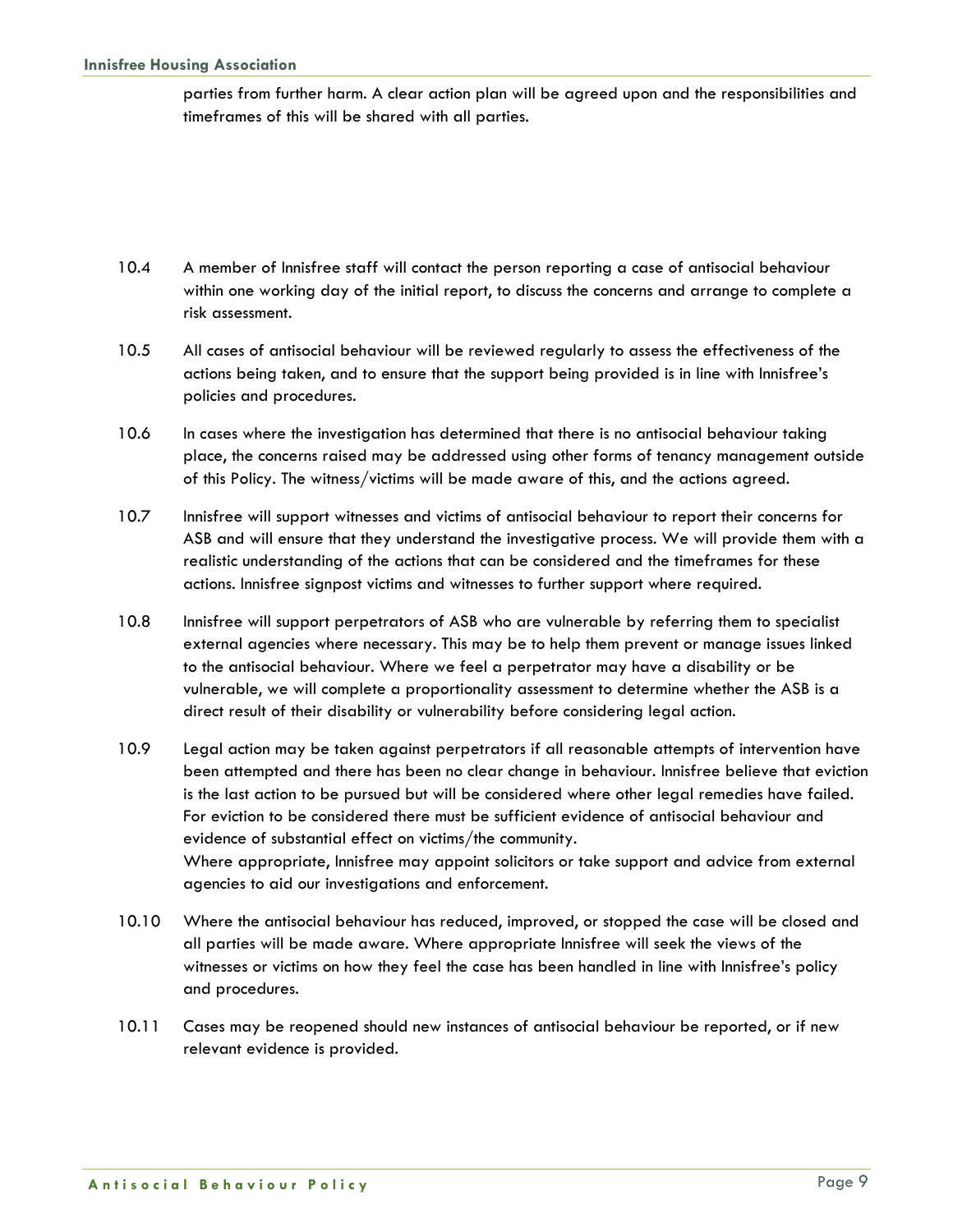10.12 Innisfree's ASB procedure provides a toolkit of preventative, non-legal and legal remedies to the Housing team. All team members will receive regular training and updates on how best to understand which actions are the most appropriate for different forms of ASB.

#### 11. OUR SERVICE STANDARDS

- We will make it clear and easy for anyone to report ASB concerns.
- We will provide clear action plans and realistic timeframes for our ASB investigations to witnesses/victims.
- We will review all open ASB cases on a regular basis to ensure that the action plans are effective, proportionate and effective.
- We will keep our staff trained and provide regular training updates on how to respond to different types of antisocial behaviour.
- Home visits, tenant profile visits and engagement activities will be undertaken on a regular basis to help us understand the needs of tenants and tailor our service to suit their needs.
- Innisfree will remove offensive graffiti within 2 working days of it being reported to Innisfree.
- Estate inspections will be completed every 3 months to ensure we are providing a clean and safe environment
- We will publicise our performance annually.

#### 12. DATA SHARING

- 12.1 All information will be stored in our Housing Management systems. All case notes, case files, and personal information will be kept confidential in line with the Data Protection Act 2018. We will adhere to the Data Protection Act and comply with General Data Protection Regulation for Sharing Personal Information to ensure that we maintain confidentiality of all parties.
- 12.2 We will share information with third parties where we have an information sharing protocol in place, if there are safeguarding concerns, or we have a duty to do so for the purpose of crime prevention under the provisions of the Crime and Disorder Act 1998, and the provisions of the Data Protection Act 2018 (and any other relevant legislation) justify it.

#### 13. EQUALITY, DIVERSITY, AND INCLUSION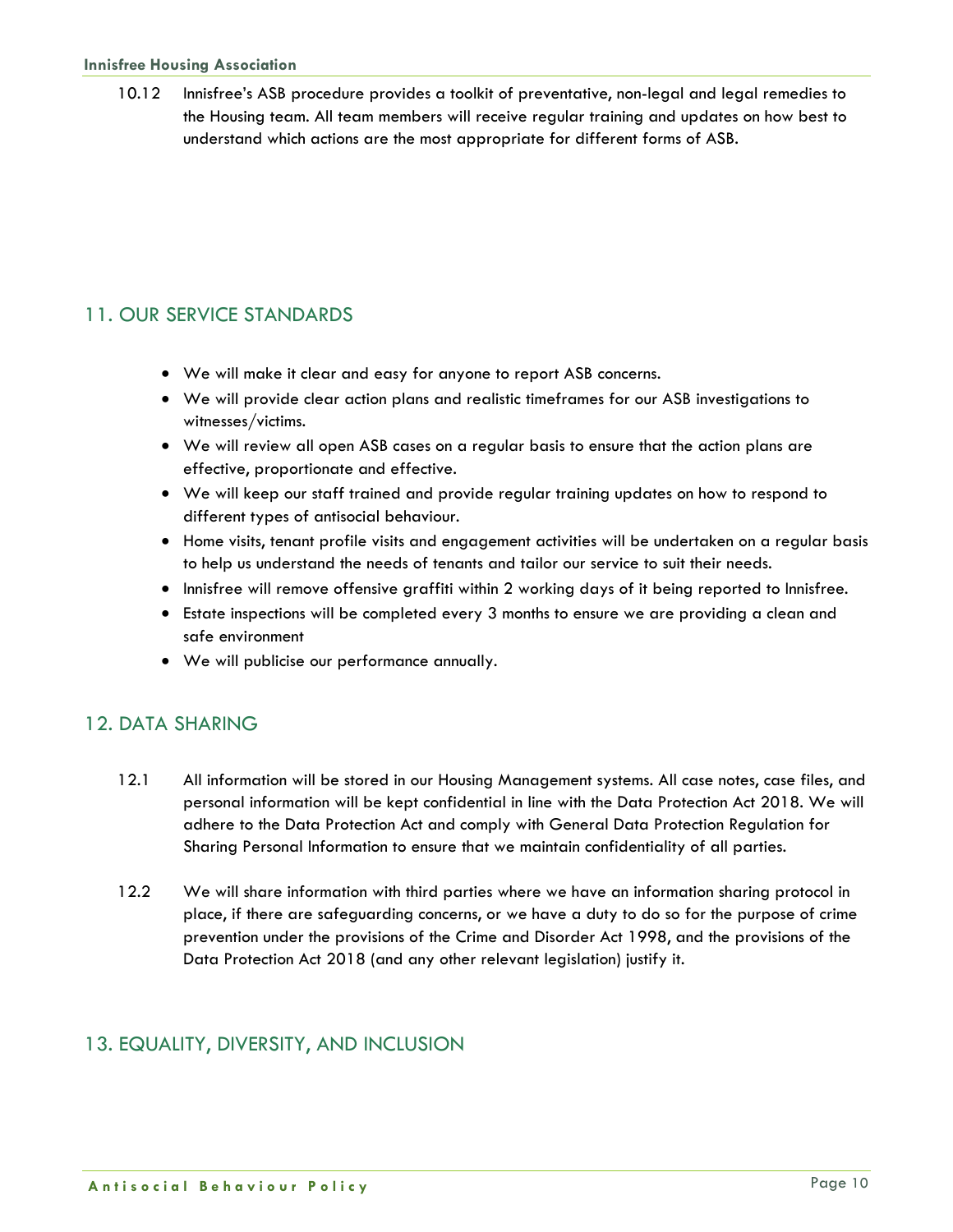#### **Innisfree Housing Association**

13.1 We are committed to embedding the 2010 Equality Act into our Policies and Procedures. As part of this commitment, staff should facilitate reasonable adjustments and adapt our standard policies and procedures wherever possible, in order to ensure every individual can report antisocial behaviour.

- 13.2 To make an adjustment means to change work practices to avoid or correct the disadvantage to a person with a disability. This may include:
	- · Allowing more time than we would usually for someone to provide information that we needed.
	- · Providing specialist equipment or additional support such as a sign language interpreter.

#### 14. CONSULTATION AND REVIEWING THIS POLICY

- 14.1 Innisfree will measure the success of this policy in a number of ways, including the use of regular surveys sent to tenants, and monitoring the number of ASB incidents reported.
- 14.2 All open ASB cases will be reviewed regularly by the Housing team and by the Operations Director to assess the effectiveness of the actions being taken in line with the Policy.
- 14.3 Once we close a case a survey will be sent to witnesses/victims where appropriate. The survey will help Innisfree measure resident satisfaction with our policies and procedures.
- 14.4 Innisfree will consult with tenants on this policy via our website and surveys sent.
- 14.5 We will publish our policy on our website and through our newsletter.